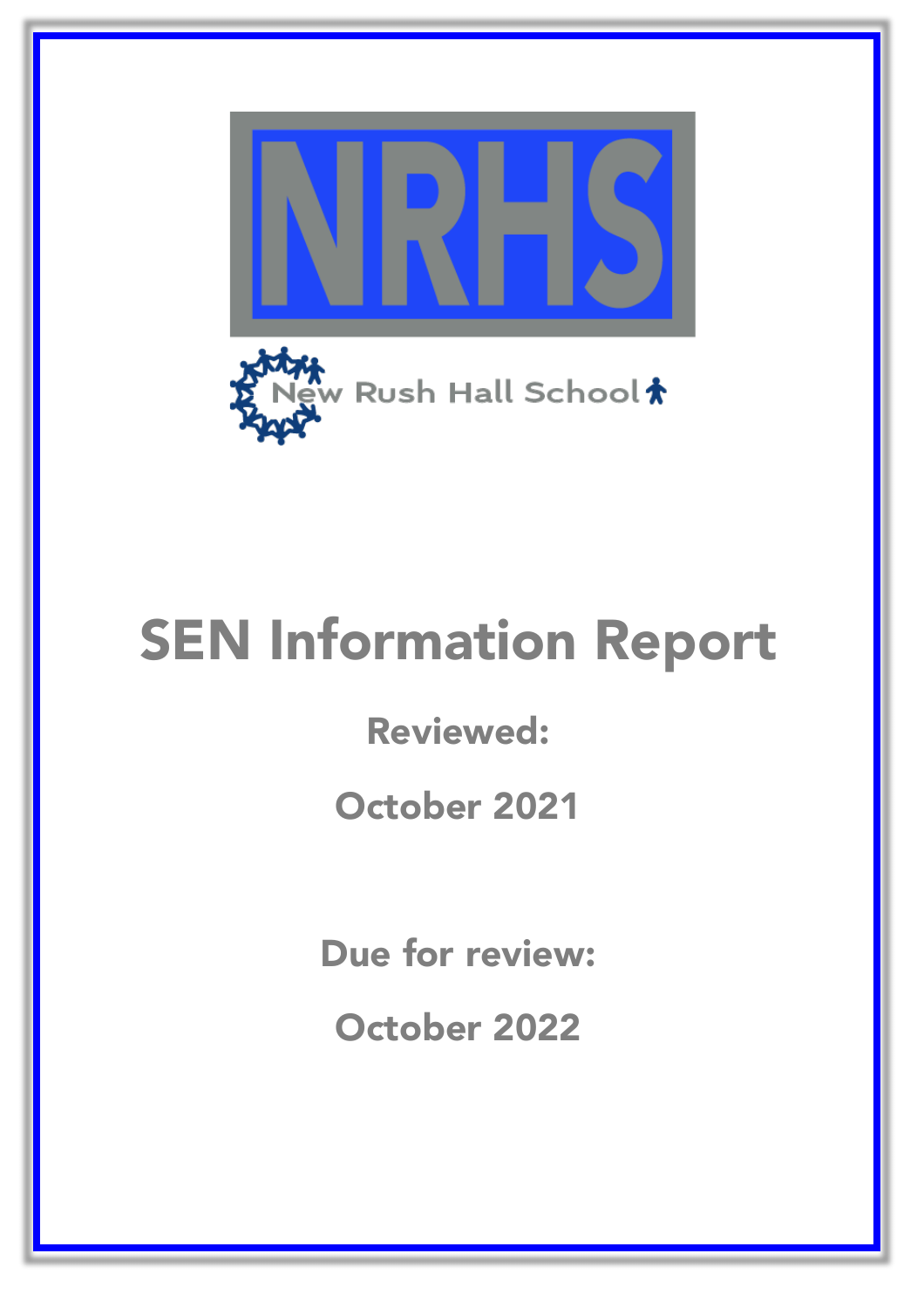#### **CONTENTS**

| <b>OUR APPROACH AS A SCHOOL</b>                                                   | 3 |
|-----------------------------------------------------------------------------------|---|
| <b>LEGISLATION AND GUIDANCE</b>                                                   | 3 |
| <b>NRHS'S UNIVERSAL OFFER</b>                                                     | 4 |
| <b>FURTHER INTERVENTIONS</b>                                                      | 4 |
| <b>ADMISSIONS</b>                                                                 | 5 |
| SEN AND DISABILITIES (SEND) NEEDS:                                                | 5 |
| <b>CO-PRODUCING WITH PUPILS AND THEIR PARENTS/CARERS</b>                          | 5 |
| ASSESSING AND REVIEWING PUPILS' PROGRESS TOWARDS OUTCOMES                         | 6 |
| SUPPORTING PUPILS MOVING BETWEEN PHASES AND PREPARING FOR ADULTHOOD (PfA)         |   |
|                                                                                   | 6 |
| STAFF DEVELOPMENT AND QUALIFICATIONS                                              | 6 |
| <b>PASTORAL AND EXTENDED-CURRICULAR OPPORTUNITIES</b>                             | 7 |
| <b>SCHOOL EXTERNAL PARTNERSHIPS AND TRANSITION PLANS</b>                          | 8 |
| <b>EVALUATION OF EFFECTIVENESS</b>                                                | 8 |
| <b>ENABLING PUPILS WITH SEN TO ENGAGE IN ACTIVITIES AVAILABLE TO THOSE IN THE</b> |   |
| <b>SCHOOL WHO DO NOT HAVE SEN</b>                                                 | 8 |
| SUPPORT FOR IMPROVING EMOTIONAL AND SOCIAL DEVELOPMENT                            | 9 |
| <b>COMPLAINTS</b>                                                                 | 9 |
| RELEVANT SCHOOL POLICIES UNDERPINNING THIS SEN INFORMATION REPORT INCLUDE: 9      |   |
| LEGISLATIVE ACTS TAKEN INTO ACCOUNT WHEN COMPILING THIS REPORT INCLUDE:           | 9 |
|                                                                                   |   |

SENCo: Emma Murphy Headteacher: Sam Walters Chair of Governors: Julian Innes-Taylor

Contact: 020 8501 3951 Email: emmamurphy@nrhs.redbridge.sch.uk

Dedicated SEN time: 4 hours

Local Offer Contribution: https://www.newrushhallschool.co.uk/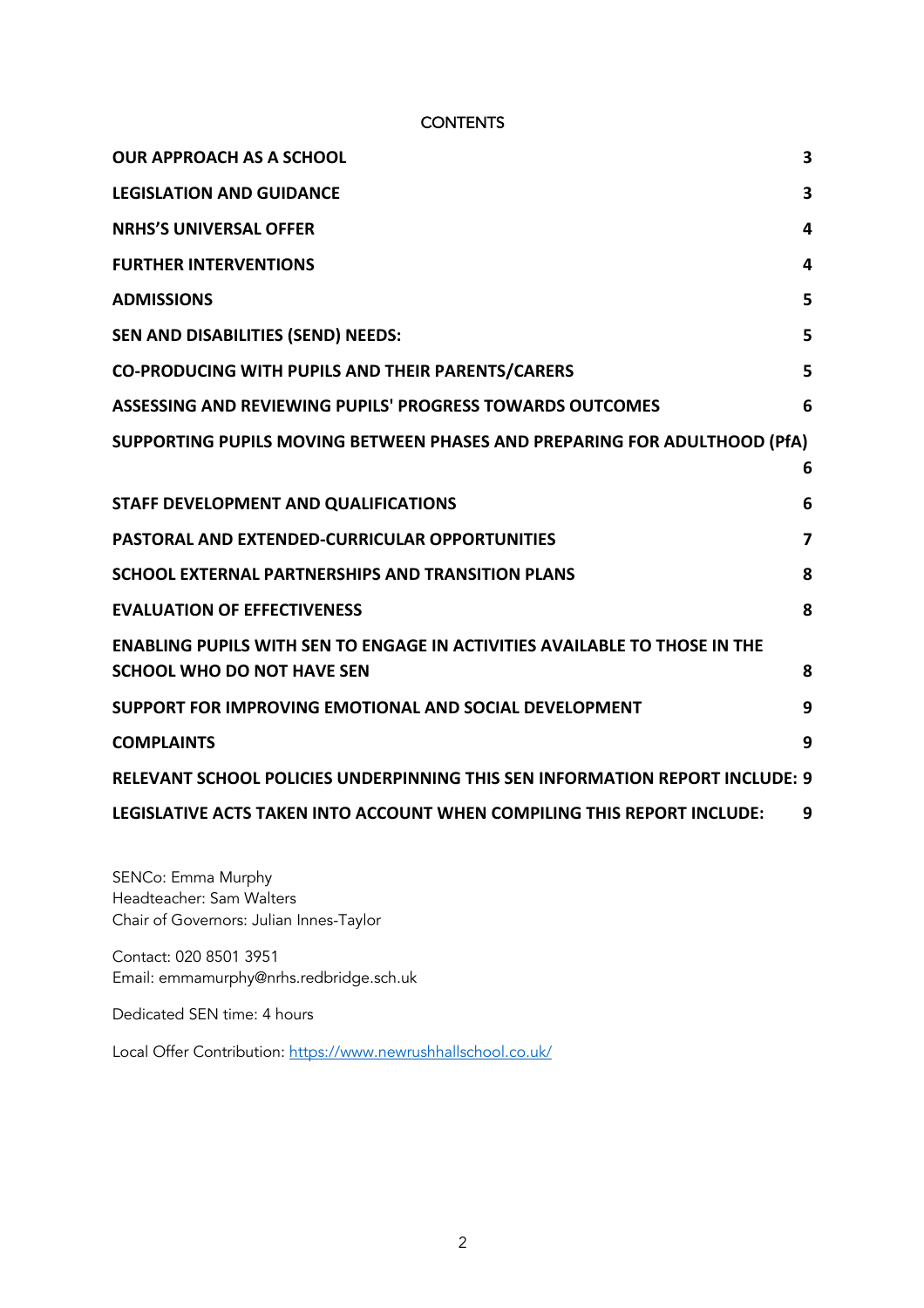#### OUR APPROACH AS A SCHOOL

New Rush Hall School (NRHS) is an all-through special school, which caters for up to 40 Primary aged pupils and 40 Secondary aged pupils holding Education, Health and Care Plans (EHCP) for severe behavioural, emotional and/or mental health difficulties, with many having additional needs such as Autism. There are currently 74 pupils on roll between KS1 and KS4.

The school is accommodated in a Victorian Redbrick School built in 1916. The recently refurbished building and extensive grounds are well maintained by our hard-working site manager. At the rear of the school is a purpose-built Food Technology suite and a KS1 provision. These aspects of the school were added in 2006. The Pupil Pathway Hub was built in 2020 and provides a space for mentoring support to be provided to pupils as well as bespoke Careers Guidance to be accessible to all pupils.

All pupils admitted to the school have an EHCP and associated assessment documentation. NRHS pupils have a complex range of challenging needs: 15.5% English as an Additional Language (EAL); 10.5% Children Looked After (CLA); 46% have a diagnosis of Anxiety; 29% have Attention Deficit Hyperactivity Disorder (ADHD); 23% have Attachment Disorders; 12% Autism Spectrum Disorder (ASD); 26% Speech, Language and Communication Needs (SLCN), 21% Specific Learning Difficulty (SpLD); 14% have Oppositional Defiant Disorder (ODD); 11% have Sensory Processing Disorder (SPD); 14% have medium/high-risk medical conditions.

46% of pupils on roll are Black and Minority Ethnicity (BME), 86% are male and 57% Free School Meal (FSM). The school has an Income Deprivation Affecting Children Index (IDACI) score of 0.3 (0.1 higher than national average).

## LEGISLATION AND GUIDANCE

This information report is based on the statutory Special Educational Needs and Disability (SEND) Code of Practice 2014 and the following legislation:

- Part 3 of the Children and Families Act 2014, which sets out schools' responsibilities for pupils with SEN and disabilities
- The Special Educational Needs and Disability Regulations 2014, which set out schools' responsibilities for education, health and care (EHC) plans, SEN co-ordinators (SENCos) and the SEN information report

As a special school in Redbridge, we are commissioned by the London Borough of Redbridge to support many of the pupils in receipt of an EHCP. This allows us to provide high quality teaching and additional interventions that are defined through our person-centred planning approach across the school contributing to our provision management arrangements.

These processes help us to regularly review and record what we offer all pupils in our care and what we offer additionally as stated within Section F of their ECHP.

All teachers are responsible for every pupil in their classroom, including those with special educational needs.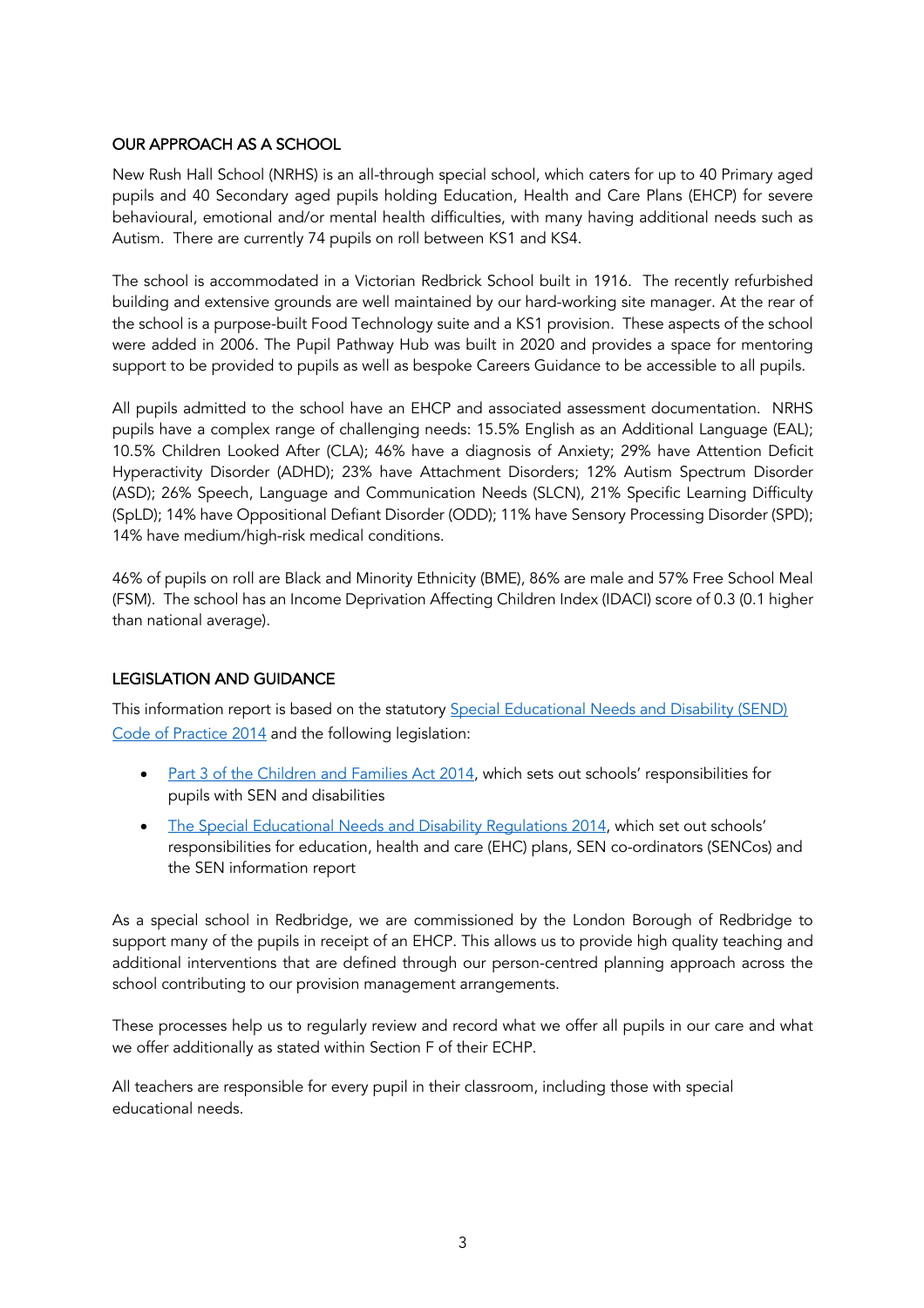#### NRHS'S UNIVERSAL OFFER

Every pupil attending NRHS will be provided with:

- A place of learning where everyone feels physically and emotionally safe and secure.
- A nurturing approach and therapeutic milieu across the school.
- Constant positive regard.
- Small classes no more than 8 pupils.
- High adult-pupil ratio.
- Quality First Teaching.
- A broad, balanced curriculum, including many enrichment opportunities.
- Personalised learning, including 1-1 Additional Learning Support (ALS).
- Highly trained teachers and support staff who understand the emotional aspects of learning and the difficulties our pupils face.
- Highly trained staff who will support all pupils in their personal and academic development.
- Quality careers information and guidance.
- Equal access and opportunity for all.

## FURTHER INTERVENTIONS

There are times when a pupil may need intervention and support that is in addition and different to the universal offer. Should this need arise then an Individual Intervention Plan (IIP) will be created in conjunction with Parents/Carers, senior teachers and any other relevant people. In most cases there will be a graduated approach to intervention. Interventions could include:

- Visual timetable.
- Alternative teaching approaches.
- Learning support materials.
- Additional Learning Support (ALS).
- 1-1 support.
- Bespoke timetable.
- R
- Referrals to other support professionals e.g. Speech & Language.
- Further diagnostic assessment e.g. Dyslexia.
- Therapeutic Support/Counselling.
- Speech & Language support.
- Occupational Therapy.
- Access to School Nurse.
- Family Support/Counselling.
- Access to School Counsellor.
- Access to CLA Therapeutic Support.

Each IIP will be the responsibility of a lead professional who will ensure that the interventions planned are implemented. A review date will be set when the plan is created and success criteria will be agreed against which the effectiveness of the interventions can be measured. Parents/carers will be involved throughout this process.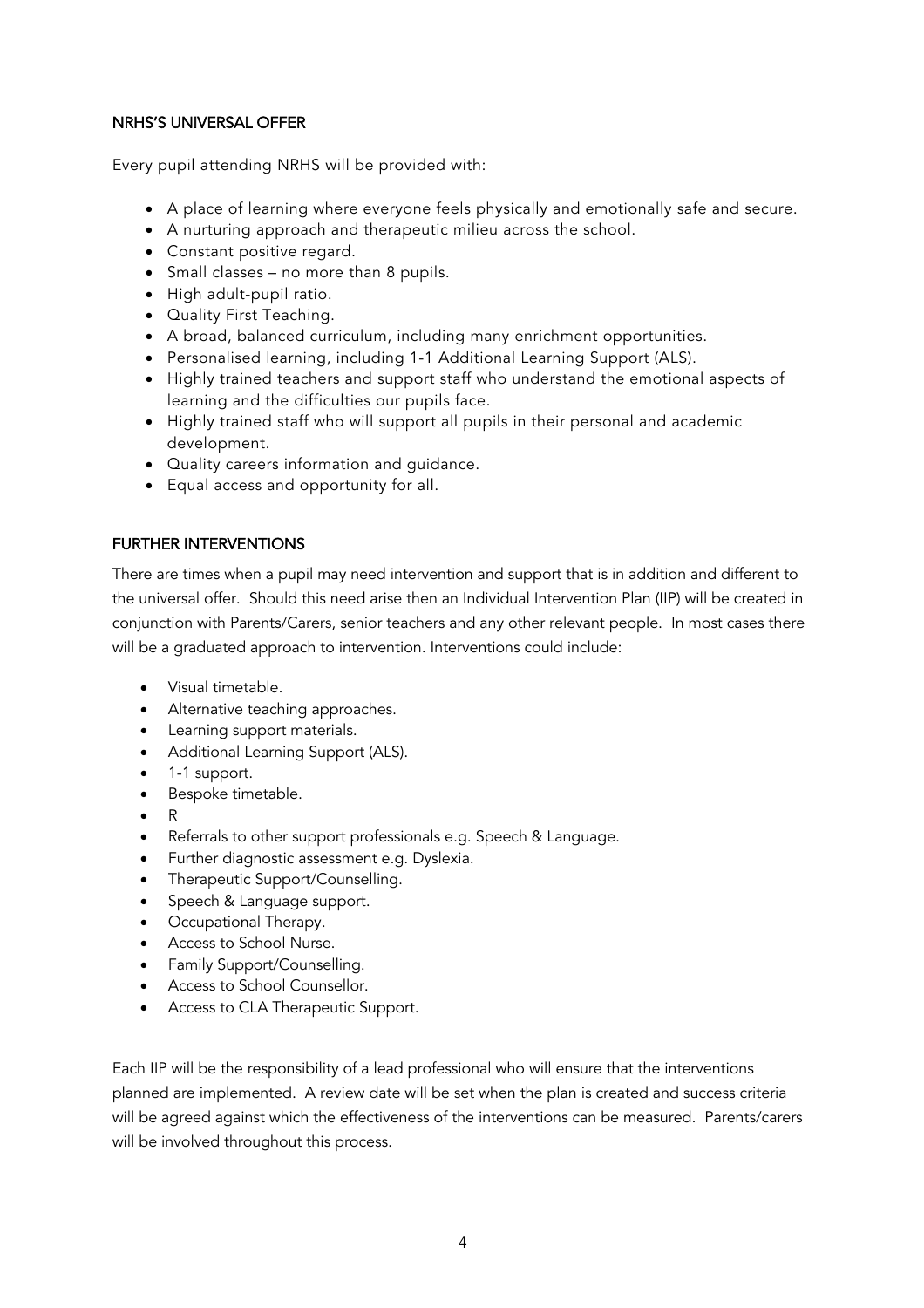#### **ADMISSIONS**

Consultations for admission to the school are made via the Redbridge SEN Team. An 'Admissions Panel' considers the applications and priority is given to pupils within the school's area. The pupils on roll will require an EHCP of Special Educational Needs. Pupils aged 7- 16 will be admitted to the school.

The Local Authority (LA) will contact New Rush Hall School (NRHS) and send over the pupil's EHCP. If NRHS feel they can meet the pupil's needs the pupil and Parents/Carers will be invited to an Admissions Meeting. This is usually carried out by a member of the Senior Leadership Team (SLT). The pupil and Parents/Carers will be shown around the school and will have the chance to see classrooms, facilities and meet other pupils and staff. During the Admissions Meeting, the member of the staff conducting the show round, will explain how the school operates and will answer any queries or questions the pupil and/or Parents/Carers have. If both the school, Parents/Carers and pupil feel NRHS is the correct setting for them, a transitions plan will be put in place for the pupil to start as soon as possible. When the pupil starts NRHS initial assessments will happen during the pupil's transition period. These assessments will include a baseline assessment of the pupil's literacy and numeracy skills and working memory.

## SEN AND DISABILITIES (SEND) NEEDS:

Even though we are a setting to meet the wider needs of pupils with SEMH we also support other various SEND.

Many of our pupils have a complex range of additional needs. We have a disproportionate number of pupils with ASD and ADHD. We also provide for pupils whose needs, in addition to SEMH difficulties, include visual impairment, hearing impairment, specific learning difficulties and Foetal Alcohol Spectrum Disorders (FASD).

All staff are provided with training to ensure they are able to meet the individual needs of pupils, in order to provide high quality support and education to all pupils. Staff are encouraged to request training if they feel they need support with different areas.

## CO-PRODUCING WITH PUPILS AND THEIR PARENTS/CARERS

Involving Parents/Carers and pupils in the dialogue is central to our approach and we do this through:

- Review Meetings.
- Parent Groups.
- Parents Evenings.
- IIP Meetings & reviews.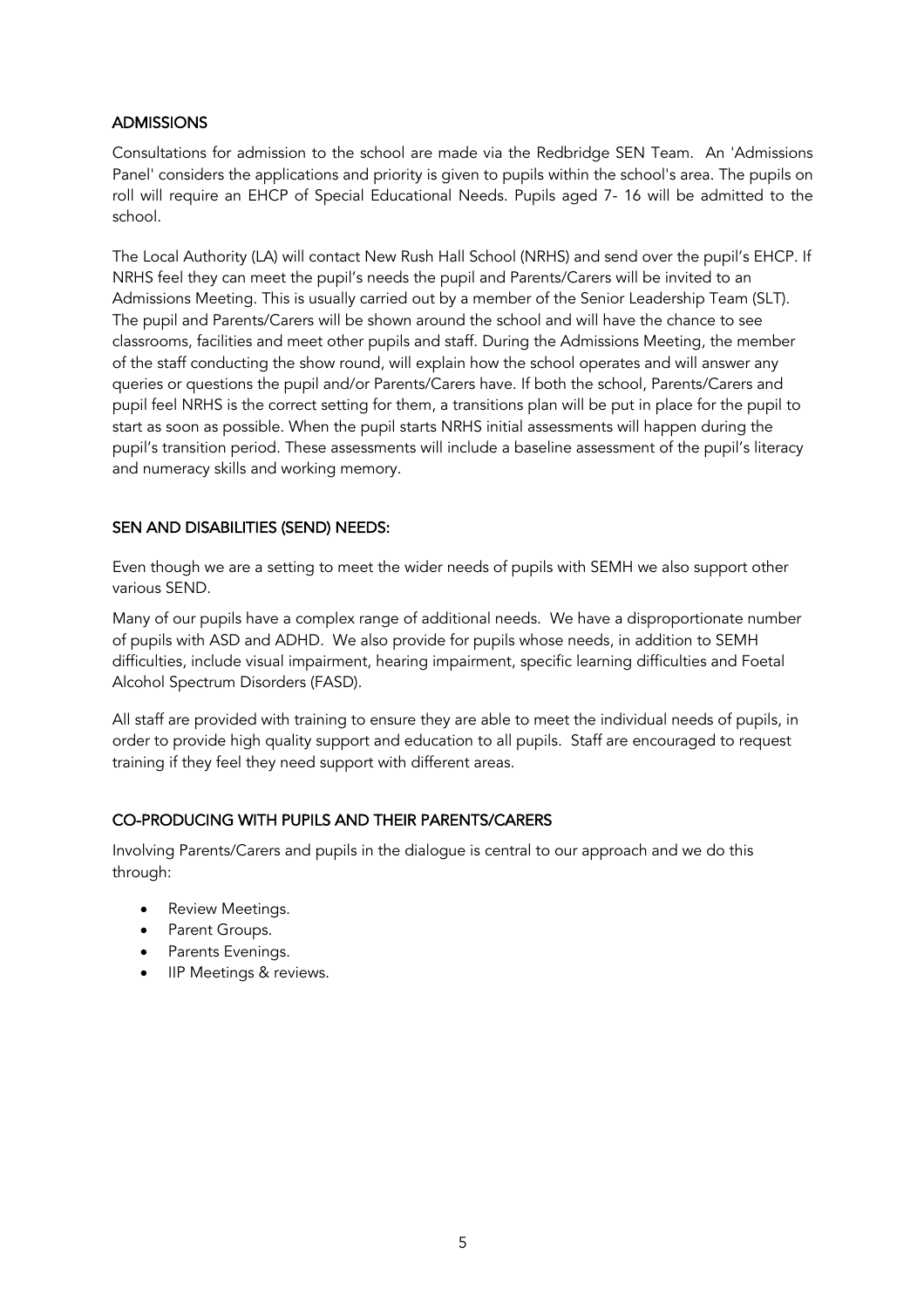#### ASSESSING AND REVIEWING PUPILS' PROGRESS TOWARDS OUTCOMES

We will follow the graduated approach and the four-part cycle of assess, plan, do, review.



The class or subject teacher will work with the SENCo to carry out a clear analysis of the pupil's needs. This will draw on:

- The teacher's assessment and experience of the pupil.
- Their previous progress and attainment and behaviour.
- Other teachers' assessments, where relevant.
- The individual's development in comparison to their peers and national data.
- The views and experience of Parents/Carers.
- The pupil's own views.
- Advice from external support services, if relevant.

The assessment will be reviewed regularly.

All teachers and support staff who work with the pupil will be made aware of their needs, the outcomes sought, the support provided, and any teaching strategies or approaches that are required. We will regularly review the effectiveness of the support and interventions and their impact on the pupil's progress.

## SUPPORTING PUPILS MOVING BETWEEN PHASES AND PREPARING FOR ADULTHOOD (PfA)

We will share information with the school, college, or other setting the pupil is moving to. We will agree with Parents /Carers and pupils which information will be shared as part of this.

## STAFF DEVELOPMENT AND QUALIFICATIONS

The Senior Leadership Team (SLT) has years of experience across a range of different settings including mainstream, alternative provision and special schools.

We have a team of experienced Learning Support Assistants (LSAs).

We use specialist staff for P.E., Speech and Language Therapists (SALT), Horticulture, Mentoring, Counselling Provision and Additional Learning Support (Literacy & Numeracy).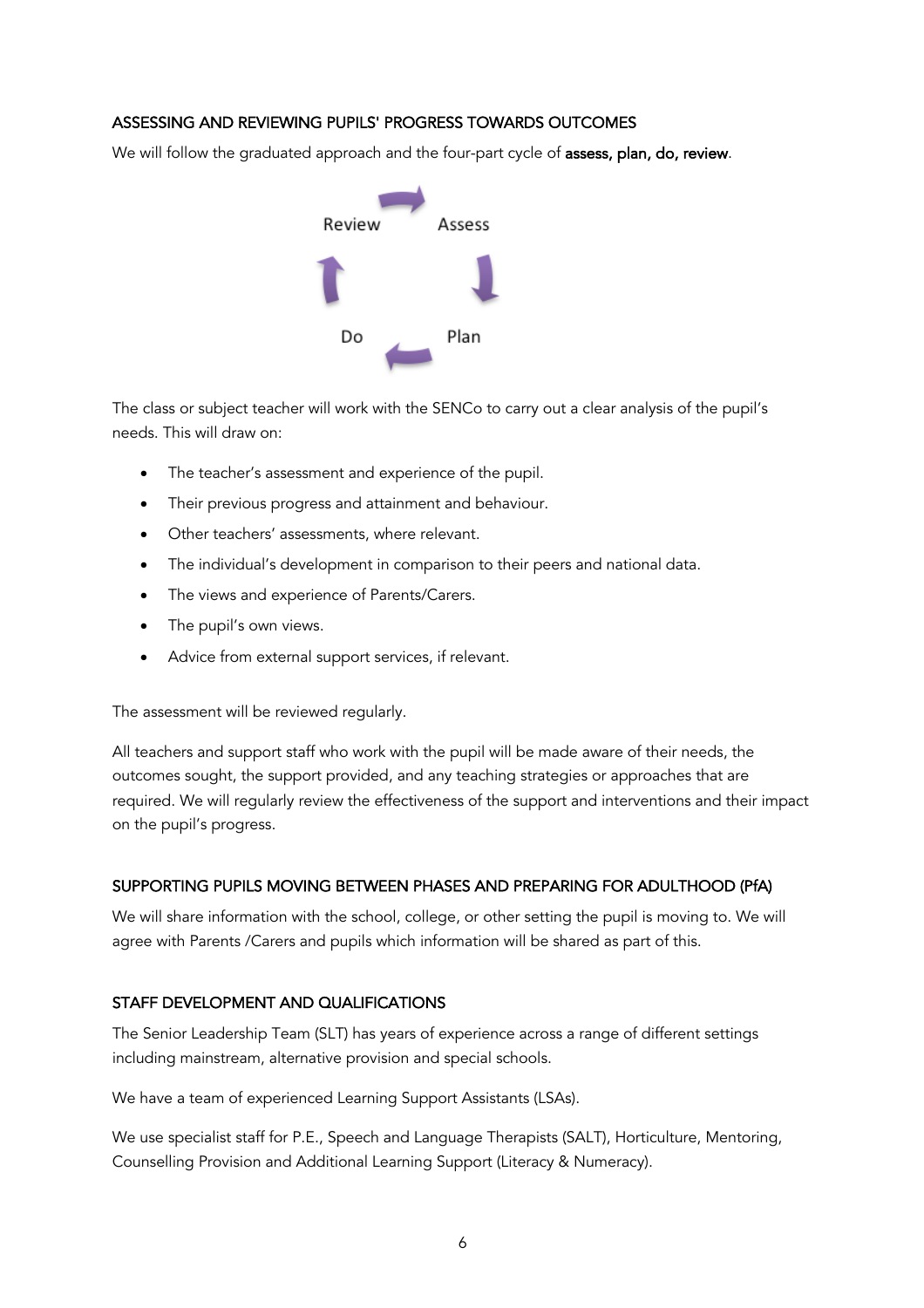NRHS is highly committed to on-going training of staff. All staff training is tracked ensuring it is up to date and statutory duties are met.

All staff have clear job descriptions which detail the required qualifications for each post in school. All staff have a core training programme related to their work - details of this are in our SEN Policy. Training is specifically related to the needs of pupils in our school and also as required by statutory guidance.

Other staff continue to gain a range of certificates to mark their commitment to courses such as Pevent, Paediatric First Aid and Team Teach.

We are committed to developing the on-going expertise of our staff. STAFF DEPLOYMENT

Considerable thought, planning and preparation go into utilising our support staff to ensure pupils achieve the best outcomes, including gaining independence and PfA from the earliest possible age. All teaching staff have yearly performance management; this process informs what training needs our staff require and the SENCo/SLT analyse any areas of development that are specifically related to SEN.

Our LSAs, support teachers and staff help pupils with their educational and social development, both in and out of the classroom. Initially LSAs are deployed to classes based on their own skill set however during their time at NRHS, support staff have the opportunity to work with different age groups which not only develops staff professionally but helps build relationships with pupils which is a crucial aspect of their role.

## PASTORAL AND EXTENDED-CURRICULAR OPPORTUNITIES

NRHS's aim is to be available to support you and your children when difficulties arise over behaviour or other concerns at home or at school.

At NRHS, we pride ourselves on the excellent pastoral care and support we provide, ensuring that every member of our school community feels physically and emotionally safe in order that all students thrive and develop into confident, hard-working, respectful and ambitious young people.

Our strong pastoral support includes School Counsellor and Therapeutic Support for CLA pupils. We cater to the individual needs of each and every pupil at NRHS School.

We also offer a wide range of extended-curricular opportunities such as:

- A range of school trips.
- Enrichment activities Horticulture, Wildlife & Conservation, Food Technology, Swimming, Horse-riding
- Sports & Fitness boxing, football tournaments, basketball, athletics, borough-wide contests.
- Residential visits, Duke of Edinburgh Award.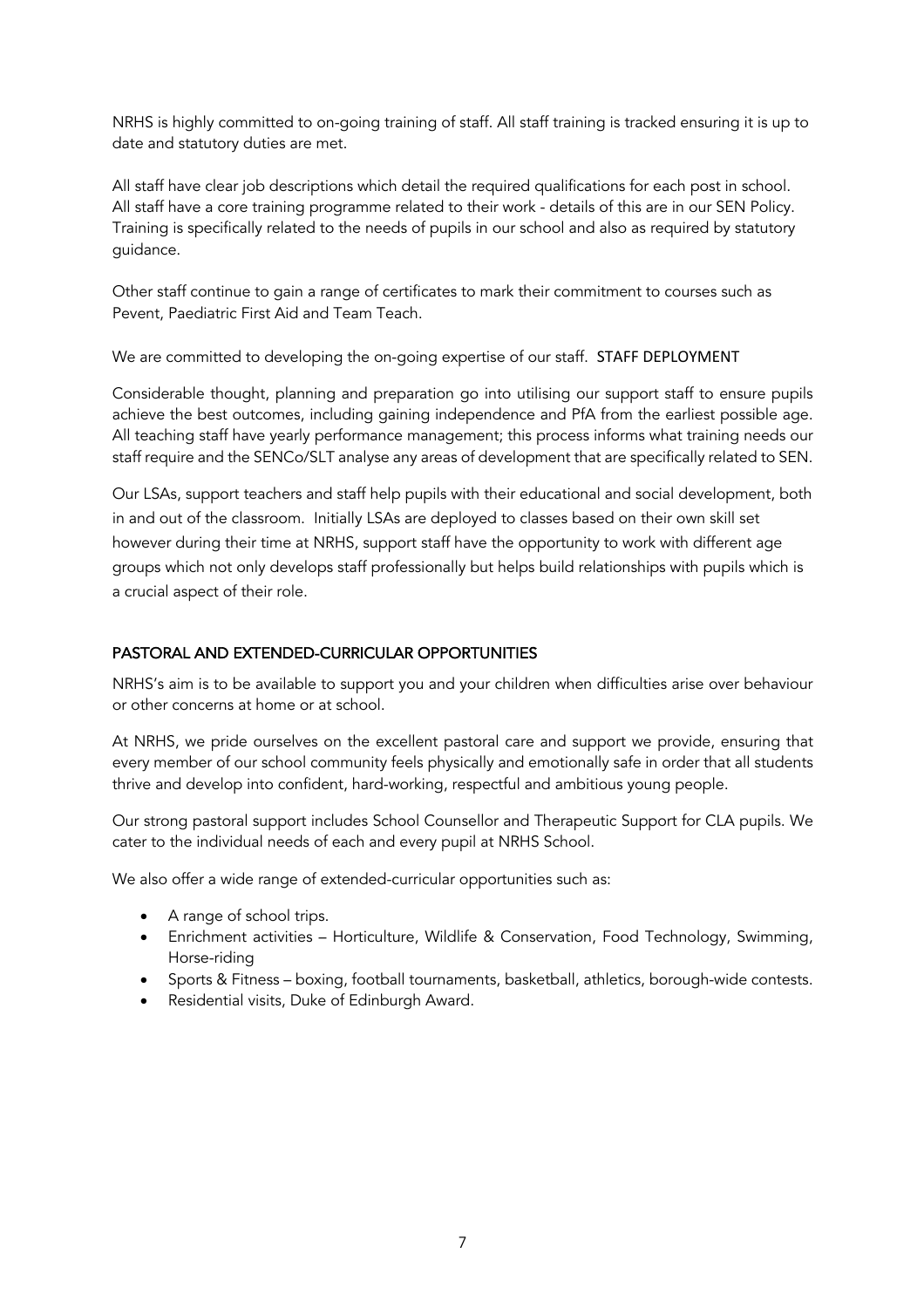#### SCHOOL EXTERNAL PARTNERSHIPS AND TRANSITION PLANS

NRHS school works closely with a number of external partnerships and feels external partnership work is vital to fully meet pupils' needs. NRHS works alongside:

- Educational Psychologist.
- Speech and Language.
- CAMHS.
- Local Authority.
- School Nurse.
- Social Care.
- **Educational Welfare Service.**
- Youth Offending Service.
- Fusion.
- Families Together.
- Early Intervention Team.
- Children's Services.
- Speech and Language.
- Prospects.
- Safer School Officers.

We closely monitor pupils and destination data and work with destinations to support the transition of the pupil. Careful planning, social stories, interventions and visits take place throughout the year to ensure pupils are fully aware and ready for the move.

#### EVALUATION OF EFFECTIVENESS

Our strategic plans for developing and enhancing SEN provision in our school next year allows the SENCo/SLT to evaluate the quality of provision across the curriculum. This is completed by planned lesson observations, learning walks, learning and behaviour forums with pupils, evaluation of data, pupils and Parent /Carer feedback and collaboration and how this impacts on development.

In addition, we evaluate the effectiveness of provision for pupils with SEN by:

- Reviewing the impact of interventions after 6 or 12 weeks.
- Monitoring by the SENCo/Headteacher.
- Holding Annual Reviews for pupils with statements of SEN or EHC plans.

#### ENABLING PUPILS WITH SEN TO ENGAGE IN ACTIVITIES AVAILABLE TO THOSE IN THE SCHOOL WHO DO NOT HAVE SEN

All of our extra-curricular activities and school visits are available to all our pupils.

All pupils are encouraged to take part in residential trip(s).

All pupils are encouraged to take part in sports day/school plays/special workshops.

No pupil is ever excluded from taking part in these activities because of their SEN or disability.